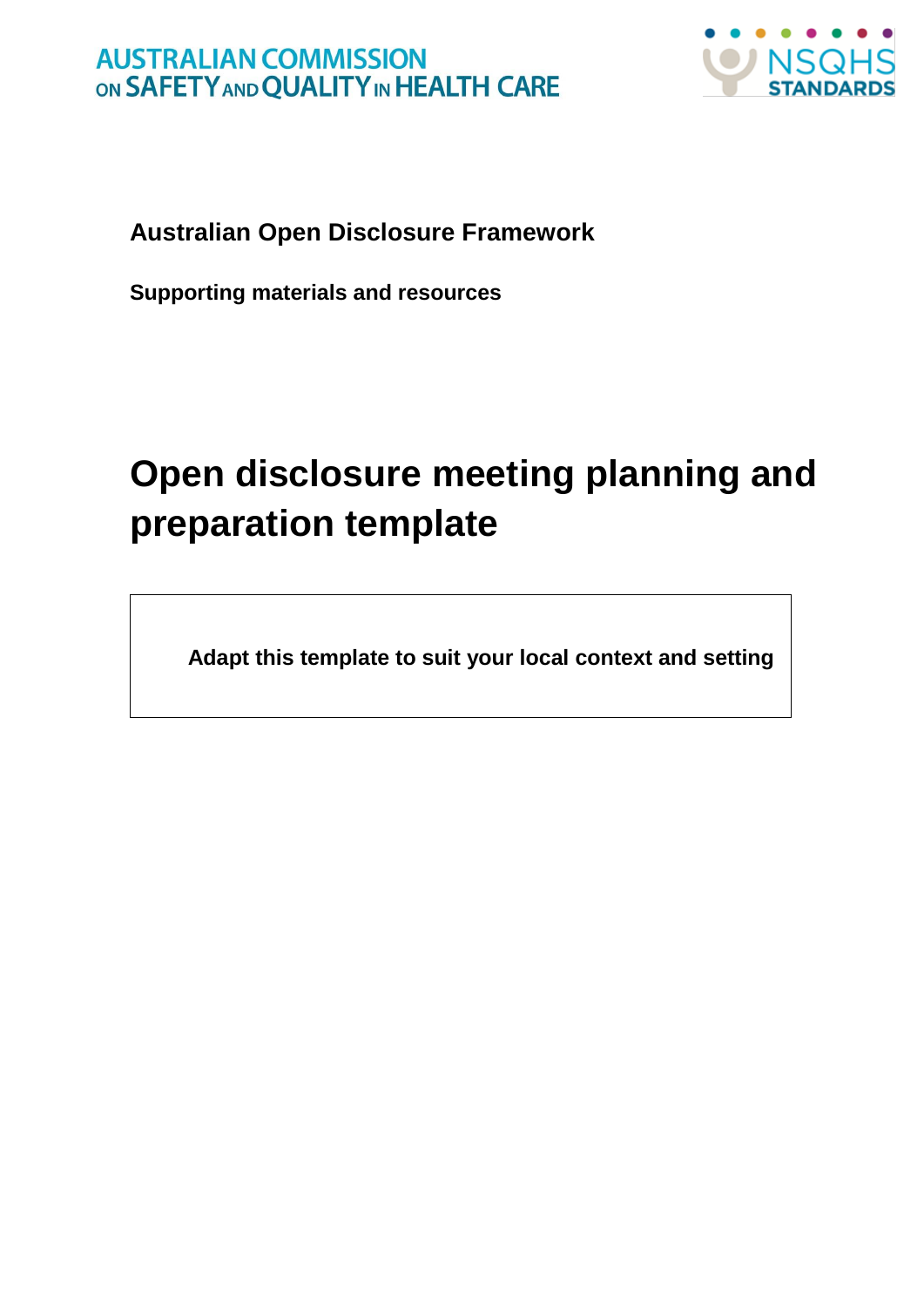

# Template only

#### **Suggested citation**

Australian Commission on Safety and Quality in Health Care. Open disclosure meeting planning and preparation template. Sydney: ACSQHC; 2013.

#### CC BY-NC-ND

© Australian Commission on Safety and Quality in Health Care 2013 [www.safetyandquality.gov.au](http://www.safetyandquality.gov.au/)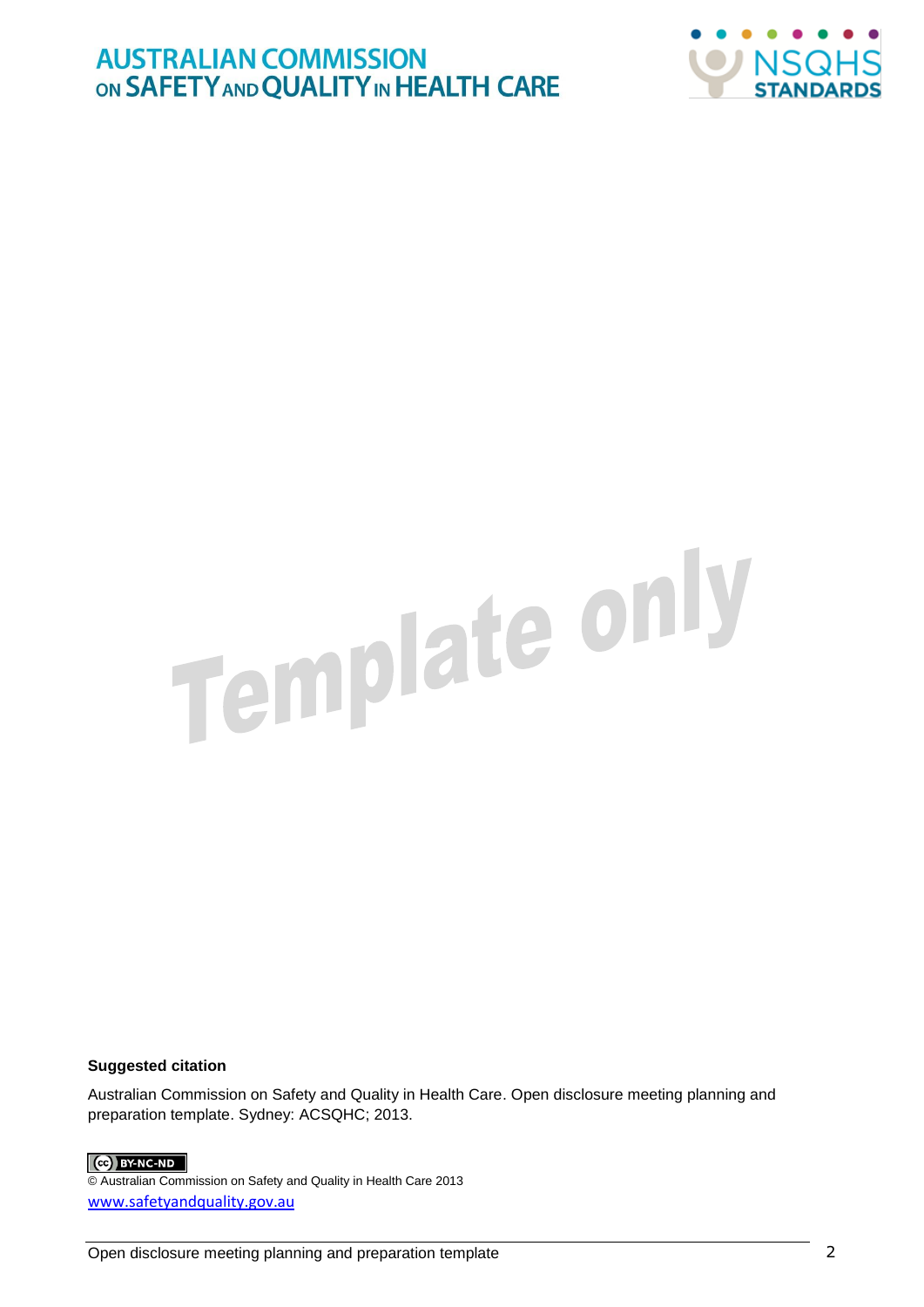

 $\blacksquare$ 

#### **What is the purpose of this document?**

The *Open disclosure meeting planning and preparation template* is designed to assist staff planning and preparing for the first open disclosure meeting. It is also intended to facilitate communication and information sharing among the healthcare team and other relevant personnel at before and during the first open disclosure meeting and throughout the subsequent open disclosure process.

The template should be adapted to suit local requirements and applied in conjunction with the *Australian Open Disclosure Framework* and other resources. All national open disclosure resources can be accessed at [www.safetyandquality.gov.au/opendisclosure](http://www.safetyandquality.gov.au/our-work/open-disclosure)

#### **Using the template**

All relevant information should be entered in the template and placed in the patient record or other suitable place so that it is accessible to the healthcare team. It is important that all personnel involved in the first meeting with the patient read and agree upon the contents of this document.

Once the need for an open disclosure process has been recognised, the first meeting with the patient, family and carers should occur as soon as possible. Using this template will assist that process.

#### **1. Data & information**

| Patient's full name (including title)                                                                                          |  |
|--------------------------------------------------------------------------------------------------------------------------------|--|
| URN and date of birth                                                                                                          |  |
| Admission diagnosis and comments about<br>management etc.                                                                      |  |
| Patient admission date                                                                                                         |  |
| Names and relationships of relevant next<br>of kin/family/carers                                                               |  |
| Date of incident triggering the open<br>disclosure process                                                                     |  |
| Incident description<br>Known facts only                                                                                       |  |
| Incident outcome<br>Known facts only, avoid cause and effect<br>statements                                                     |  |
| Plan for further incident management and<br>investigation<br>(such as RCA, report to department, Coroner)                      |  |
| Healthcare providers/clinicians involved in<br>patient care<br>Include consultants, anaesthetists and others<br>as appropriate |  |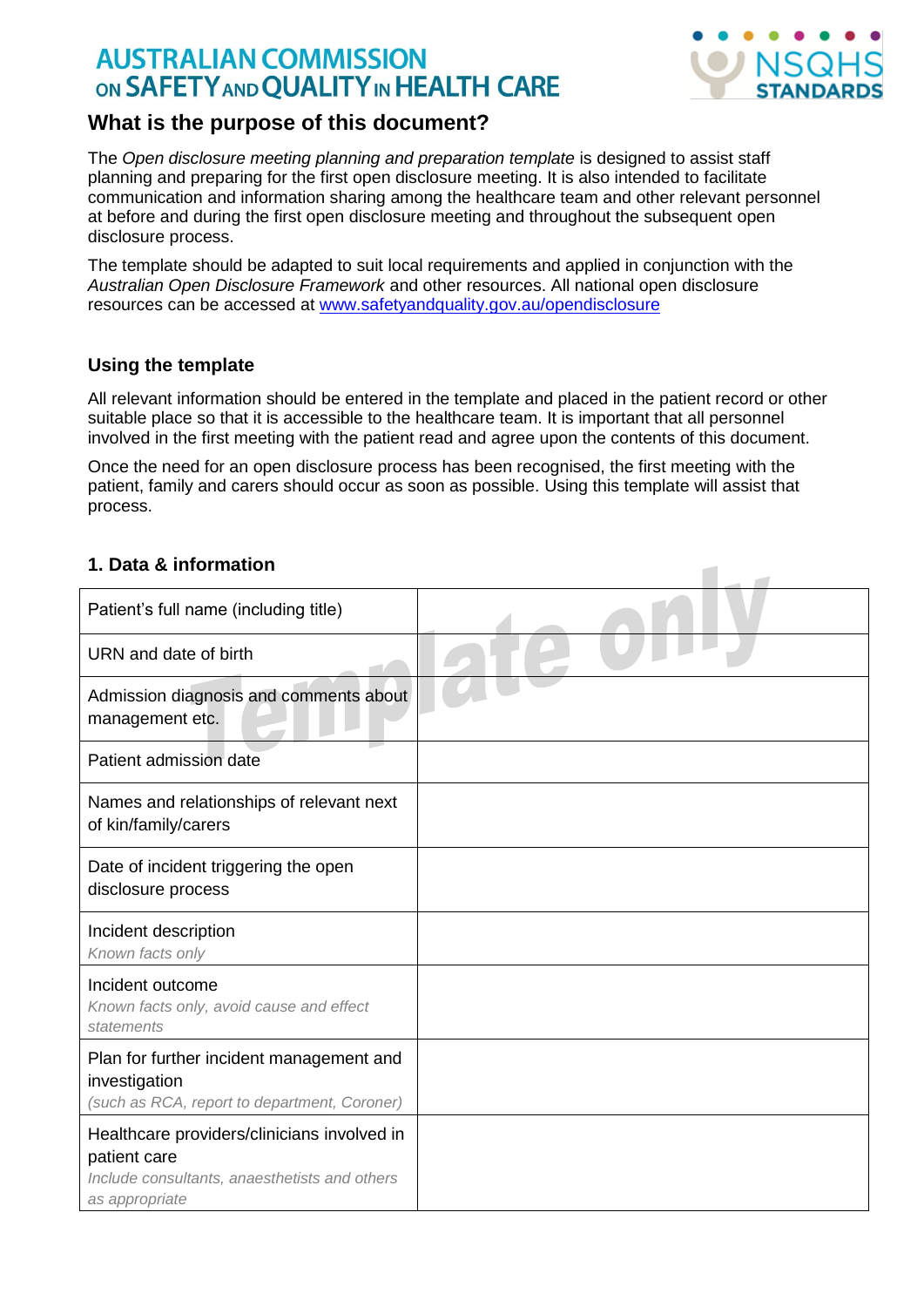

#### **2. First meeting**

| Interpreter required for patient<br>If so, provide details of language and<br>arrangements that have been or to be made           |  |
|-----------------------------------------------------------------------------------------------------------------------------------|--|
| Has the patient (if able) consented to<br>sharing information with family<br>members/others?<br>Give details                      |  |
| Has the insurer been notified?<br>Include date of notification                                                                    |  |
| Date of first meeting                                                                                                             |  |
| Location of first meeting<br>Other details such as room booking,<br>arrangements to ensure confidentiality if<br>shared ward etc. |  |
| Patient/family/carers understanding of<br>the incident prior to the first meeting                                                 |  |
| Person to be responsible for note taking                                                                                          |  |
| Who will be the health service contact for<br>the patient/family/carers?                                                          |  |
|                                                                                                                                   |  |

#### **3. Planning the disclosure dialogue**

| Nominated individual to lead the<br>discussion                                                             |  |
|------------------------------------------------------------------------------------------------------------|--|
| <b>Expected patient concerns</b>                                                                           |  |
| Apology or expression of regret<br>Avoid speculation and apportioning of blame                             |  |
| Description of what happened<br>Known facts only, avoid blaming individuals<br>and self                    |  |
| Listening to patient/family/carers<br>concerns (ensure they feel listened to)                              |  |
| Discussion of what will happen next<br>(such as OR, further treatment, investigation<br>into the incident) |  |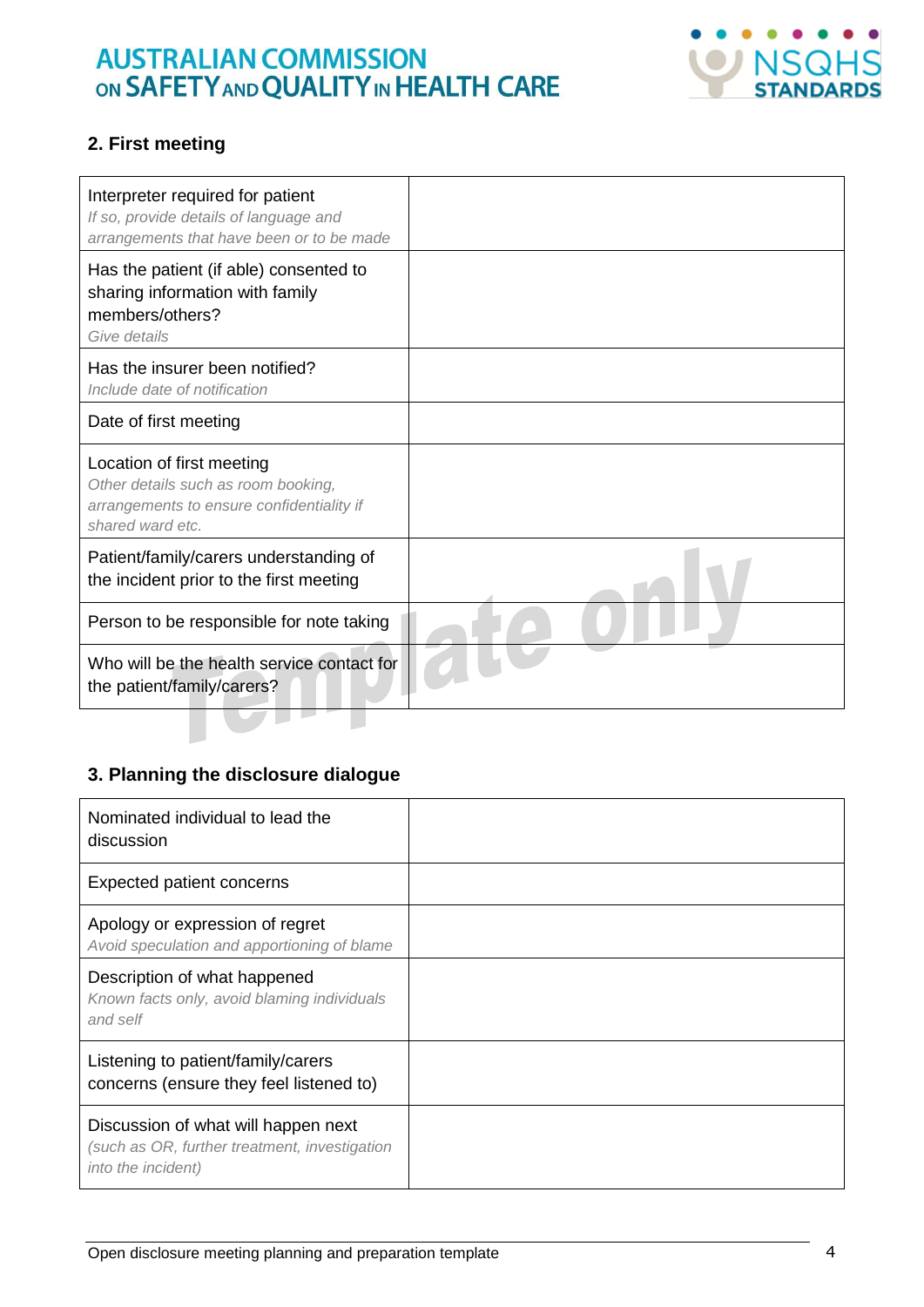

| Information to be provided about<br>short/long-term effects                                                                                                                                                                                                                                                                   |  |
|-------------------------------------------------------------------------------------------------------------------------------------------------------------------------------------------------------------------------------------------------------------------------------------------------------------------------------|--|
| Information on out-of-pocket expenses<br>and costs of ongoing care prepared with<br>relevant parties<br>e.g. indemnity insurer; see Australian Open<br>Disclosure Framework Section 4.3                                                                                                                                       |  |
| Assurance for patient/family/carers that<br>they will be informed when further<br>information comes to hand                                                                                                                                                                                                                   |  |
| Information about further support<br>available to the patient/family/carers                                                                                                                                                                                                                                                   |  |
| Information provided in relation on how<br>to take the matter further at any time<br>(such as internal and external complaint<br>process. Avoid discussion about<br>compensation without insurer consent, do not<br>give legal advice but suggest patient seeks<br>legal advice if information about<br>compensation sought.) |  |
| Next meeting date and location                                                                                                                                                                                                                                                                                                |  |

# **4. First meeting outcomes**

| Actual date and location of meeting                                                                                   |  |
|-----------------------------------------------------------------------------------------------------------------------|--|
| Names of all present at first meeting<br>Include titles/position/relationship to patient<br>etc.                      |  |
| Concerns expressed by patient/family/<br>carers including requests for further<br>information to be supplied          |  |
| Further support personnel identified<br>(such as pastoral worker or social worker)                                    |  |
| Responsibility for documentation of the<br>meeting in the medical record                                              |  |
| Name(s) of personnel given to<br>patient/family/carers if they have further<br>questions prior to subsequent meetings |  |